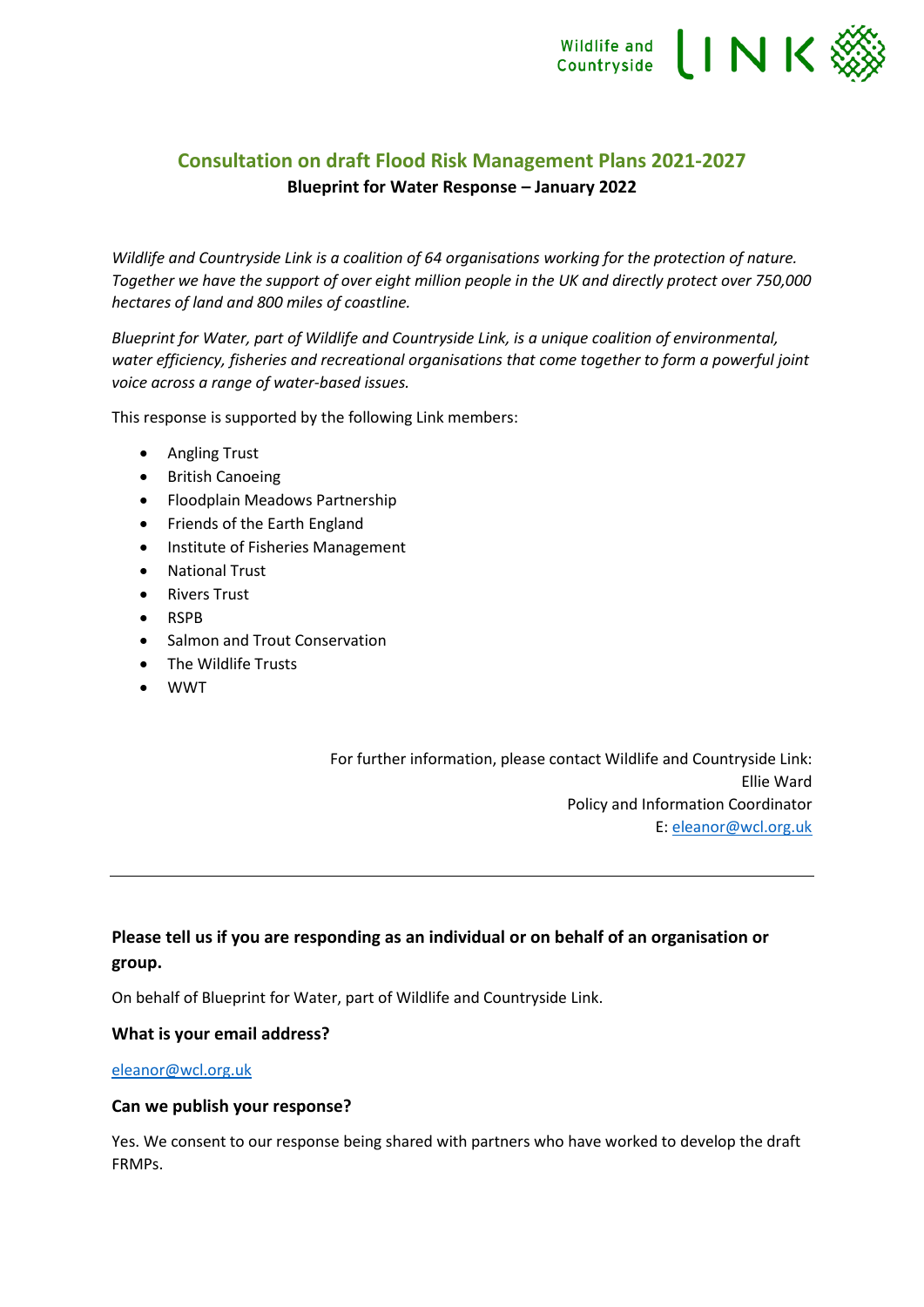

### **Summary**

Blueprint for Water are responding to this consultation into the draft Flood Risk Management Plans as practitioners and experts in nature-based solutions. We do not have the capacity to consider all the measures and details within the ten Flood Risk Management Plans. As such we propose that all the plans meet the following recommendations:

- Deliver natural flood measures where feasible.
- Design measures to deliver multiple benefits, in particular for nature and biodiversity.
- A strategic approach that ensures the best measures are delivered in the best places, supporting multiple benefits, and guaranteeing a complete range of natural flood management (NFM) measures being delivered rather than focusing on ease of delivery or short-term goals. This should be achieved by taking a natural capital accounting approach to considering costs and benefits over the whole life of a scheme.
- Feed into and reflect Local Nature Recovery Strategies (LNRS) and vice versa.
- Ensure Risk Management Authorities (RMAs) use experts to undertake extensive community engagement and involvement prior to starting practical measures to secure community buy in and ownership.
- Particularly in urban areas, we want to see RMAs prioritise blue spaces to reduce flood risk and improve health and well-being, with RMAs playing a role in driving improvements through planning, regeneration and local nature recovery strategies.
- Ensure plans and measures are resilient to climate change. Using nature-based solutions as part of a hard engineering scheme adds capacity and resilience.

We support catchment-based approaches and schemes such as The Thames Valley Flood Scheme. Options being investigated within this scheme include large scale floodwater storage, and natural flood risk management measures such as creating wetlands, improving soils, altering crop management and planting trees, to help retain or slow the flow of water. Where traditional defences are uneconomic, these catchment solutions bring wider benefits – and so can draw in wider sources of funding from a range of partners and beneficiaries. These include:

- The creation of more opportunities for people to access and enjoy green and blue spaces for recreation, such as paths and open spaces – supported by green infrastructure funding.
- The creation of new habitat through land management payments such as E.L.M. or developer funding for biodiversity net gain.
- The reduction of water entering sewer systems, reducing the risk of knock-on sewer flooding – funded by water companies.

The scheme's aims recognise this, the vision being to reduce flood risk, enhance the environment, support sustainable economic growth, and improve health and wellbeing for residents. Establishing and supporting such approaches – which recognise and factor in the opportunity to deliver multiple benefits by blending funds from multiple partners – are a key way in which Government can facilitate the recovery of England's waters.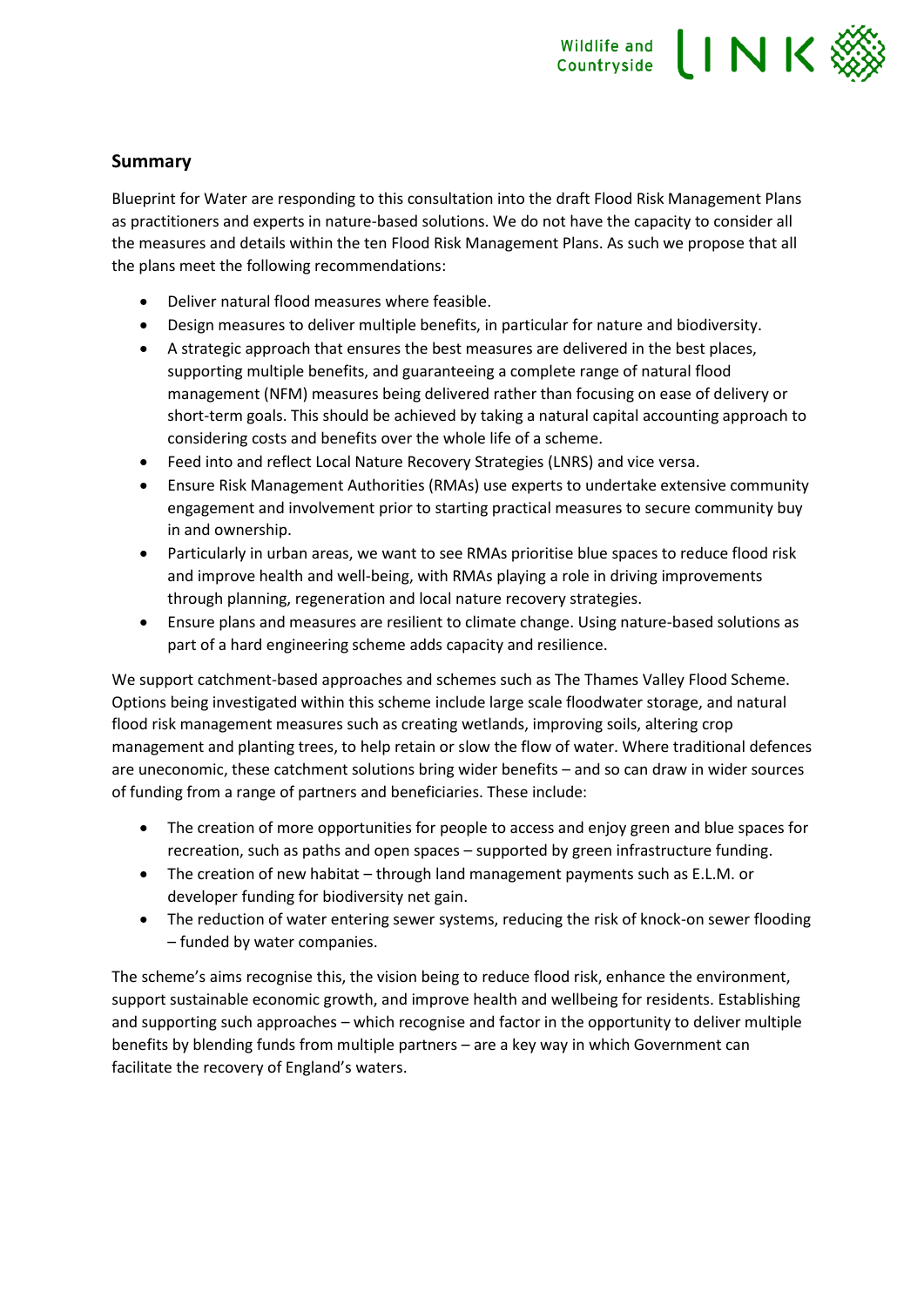

### **Questions - strategic measures**

**5. The draft FRMPs set out a number of strategic measures to manage flood risk in identified flood risk areas. Do you agree with these measures?**

**Totally** 

**Partially**

Not at all

Don't know

Please comment further:

We welcome that the 18 nationally consistent draft objectives aim to reduce the adverse consequences of flooding on the environment, and align with the National FCERM strategy ambitions of increasing resilience and adaptation to flooding and coastal change. Blueprint members advocate working with natural processes through natural flood management (NFM) to increase climate resilience and adaptation, whilst benefitting biodiversity.

Objectives 8-10 under 'minimising the consequences of flooding for the environment' should be more explicit in the scale of Natural Flood Management (NFM) work to be achieved. Currently there is reoccurring risk that NFM techniques are pushed aside in favour of hard engineering solutions, despite the number of successful NFM schemes which have been piloted. Explicit targets are needed to incentivise and ensure that NFM is adopted in flood alleviation schemes to ensure the wider benefits to the environment, as well as human health and well-being are realised.

NFM solutions can provide cost-effective and sustainable means of adapting to climate change impacts and providing benefits to biodiversity. NFM presents a shift from a historically localised and reactive approach to flood risk management towards a strategic, multi-benefit, and catchmentbased approach. NFM is achieved by adopting a strategic, source to sea (catchment) approach, protecting and working with natural systems, habitats and processes, and utilising soft engineering techniques; in this context RMAs should be encouraged to consider the full range of NFM techniques, from localised installations such a 'leaky dams', to habitat- and land-management practices that improve the water-holding capacity of the landscape across large areas.

The national measures directing RMAs to work together to 'identify a programme of nature-based solutions in their area' (Measure ID 0299999010) and the EA to work with others to 'maximise the use of nature-based solutions in England' (Measure ID 0299999045) could help to meet many of these objectives, yet both are unspecific. We would like to see NFM measures being considered as a component of all flood schemes, and implemented where appropriate.

Similarly, the national measures relating to achieving wider environmental benefits (Measure ID 0299999015) provide no detail on how RMAs should ensure that *meaningful* links with Local Nature Recovery Strategies are made; this should ensure not only that 'new and restored habitats contribute to reducing flood and coastal risk' as set out in the FRMP objectives, but also that all schemes, whether nature-based on not, take account of local biodiversity priorities in order to avoid or mitigate environmental damage, and where possible contribute to the enhancement of the local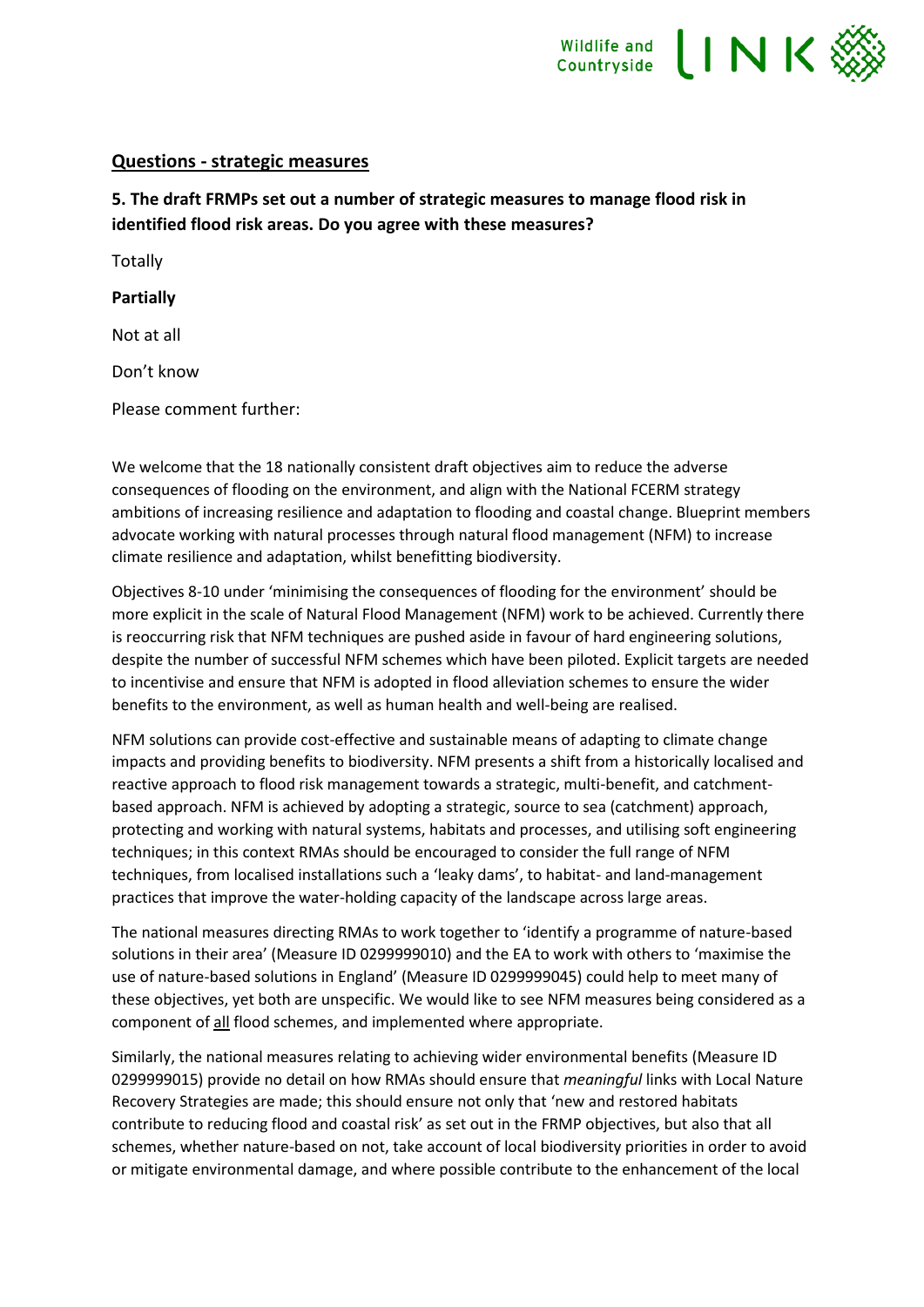

environment. Close links between FRMPs and LNRSs will better enable RMAs to ensure that measures are designed to deliver multiple benefits, in particular nature/biodiversity, from the outset.

**6. The draft FRMPs set out a number of strategic measures to manage flood risk outside of identified flood risk areas. If applicable to the FRMP you are responding to, do you agree with these measures?**

**Totally** 

**Partially**

Not at all

Don't know

Please comment further:

We agree that it is vital to manage flood risk outside of identified flood risk areas in order to manage the movement and storage of water at a catchment scale, which is intrinsically linked to flood risk. Whilst not commenting on specific FRMP measures, we support a catchment-based approach to flood risk management in order to improve resilience to flooding. Catchment-scale consideration should become the norm, applied as a national or RBD-level measures, rather than being considered only in specific Strategic or Flood Risk areas – whilst this is implied within some of the national measures, it is not explicit. Catchment-scale solutions will help manage rainwater more naturally through the catchment by controlling run-off, reducing peak flows in rivers and drainage systems, and providing areas for flood storage.

Large-scale nature-based projects should be funded to deliver mutually beneficial outcomes for nature, people and climate, including implementation of NFM at a catchment scale. The combination of solutions, such as tree planting, peatland restoration and wetland creation can provide flood alleviation benefits while helping tackle the climate and nature crises. There needs to be a rapid upscaling in the use of these tried-and-tested solutions, to help address challenges to the water environment and deliver multiple co-benefits for people and nature.

## **Connections and climate change**

**7. To what extent do you think the objectives and measures set out in the draft Flood Risk Management Plans (FRMPs) support and contribute to the delivery of the ambitions in the national Flood and Coastal Erosion Risk Management Strategy (FCERM Strategy)?**

Totally

**Partially**

Not at all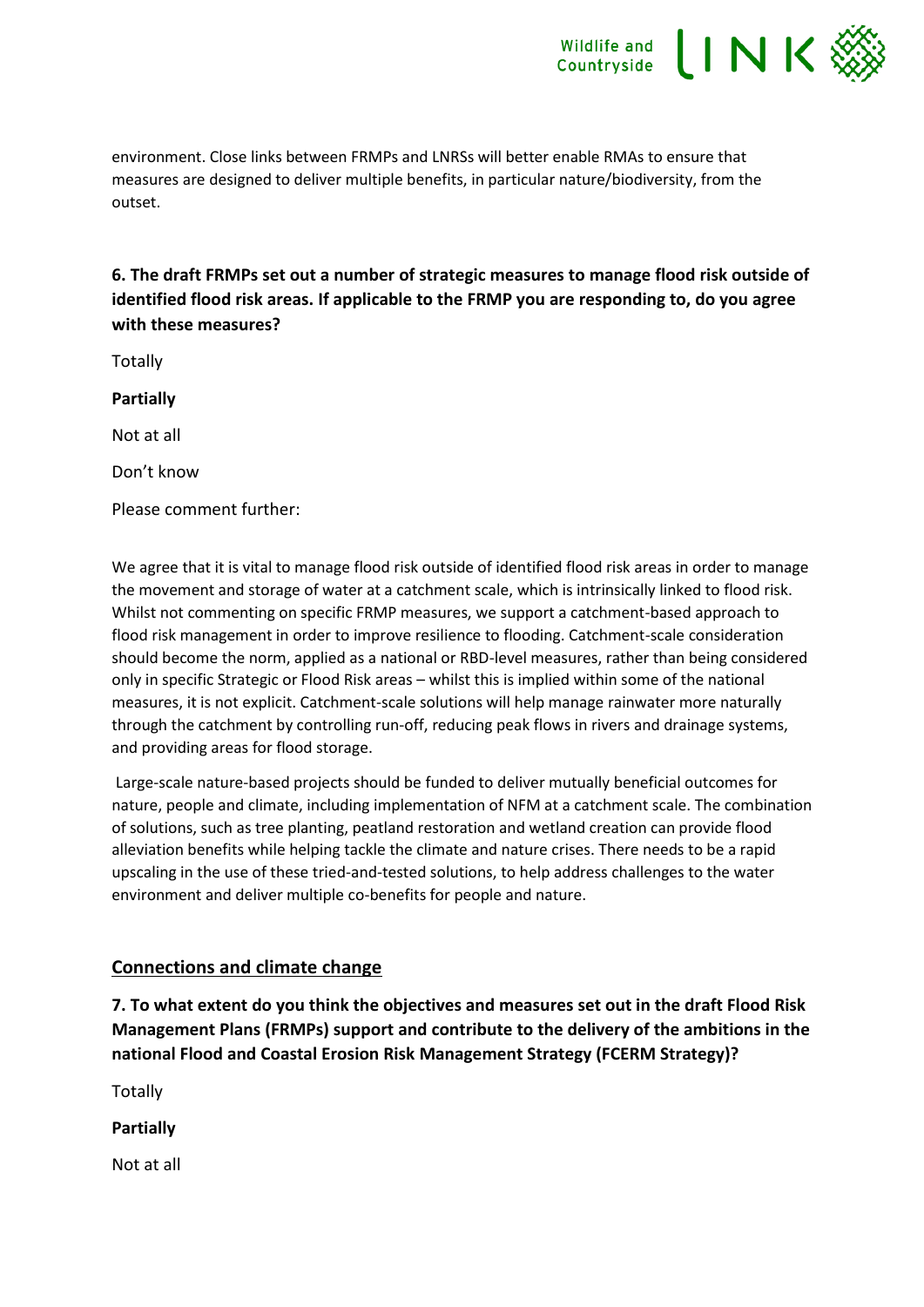

Don't know

Please comment further:

Blueprint welcomed the shift in focus within the national FCERM strategy from one of 'protection' to one of resilience - including natural flood management and good spatial planning, with climate adaptation at the forefront. We were also supportive of the FCERM setting out a strategic overview until 2100. However, it is vital that supporting plans such as FRMPs and SMPs have robust deliverables to reach these goals. It is not clear in the current draft FRMPs how the measures will deliver the long-term 2100 goals through actionable milestones.

Within the plans we welcome the four national draft objectives and national measures relating to nature-based solutions. However, whilst these do reflect the ambition of the national FCERM strategy, they could go further.

The FCERM seeks to mainstream nature-based solutions yet there is no specificity in the FRMP objectives to direct RMAs to use nature-based solutions where they are feasible. In addition, although one of the national measures for the Environment Agency calls to maximise opportunities for nature-based solutions, the national measures for Lead Local Flood Authorities is much weaker with the measure saying "may work to identify a programme of nature-based approaches" (Measure ID 0299999010). We recommend this is changed to "should".

## **8. To what extent do the measures in the draft FRMPs help to deliver multiple benefits for both flood risk management and the wider water environment?**

**Totally Partially** Not at all Don't know

Please comment further:

We support the national measures (Measure ID 0299999015, Measure ID 0299999042) that specify delivering multiple benefits and linking to other plans such as river basin management plans.

The national measures recognise the importance of working across local authorities, businesses, and communities to manage flood risk. Whilst national objective 8 references that risk management actions should help to achieve environmental objectives set out on the River Basin Management Plans, this could more specifically reference biodiversity recovery and the use of the biodiversity net gain target as written into the Environment Act. Regarding the measures promoting Biodiversity Net Gain, we feel that FRM schemes should first seek to avoid damage to the natural environment, and then to deliver a net benefit to biodiversity, ideally through the scheme itself (rather than by seeking to deliver net benefit elsewhere, or by 'purchasing' benefit delivered by others). We also suggest that this approach should apply across all schemes included in the plans, rather than just those